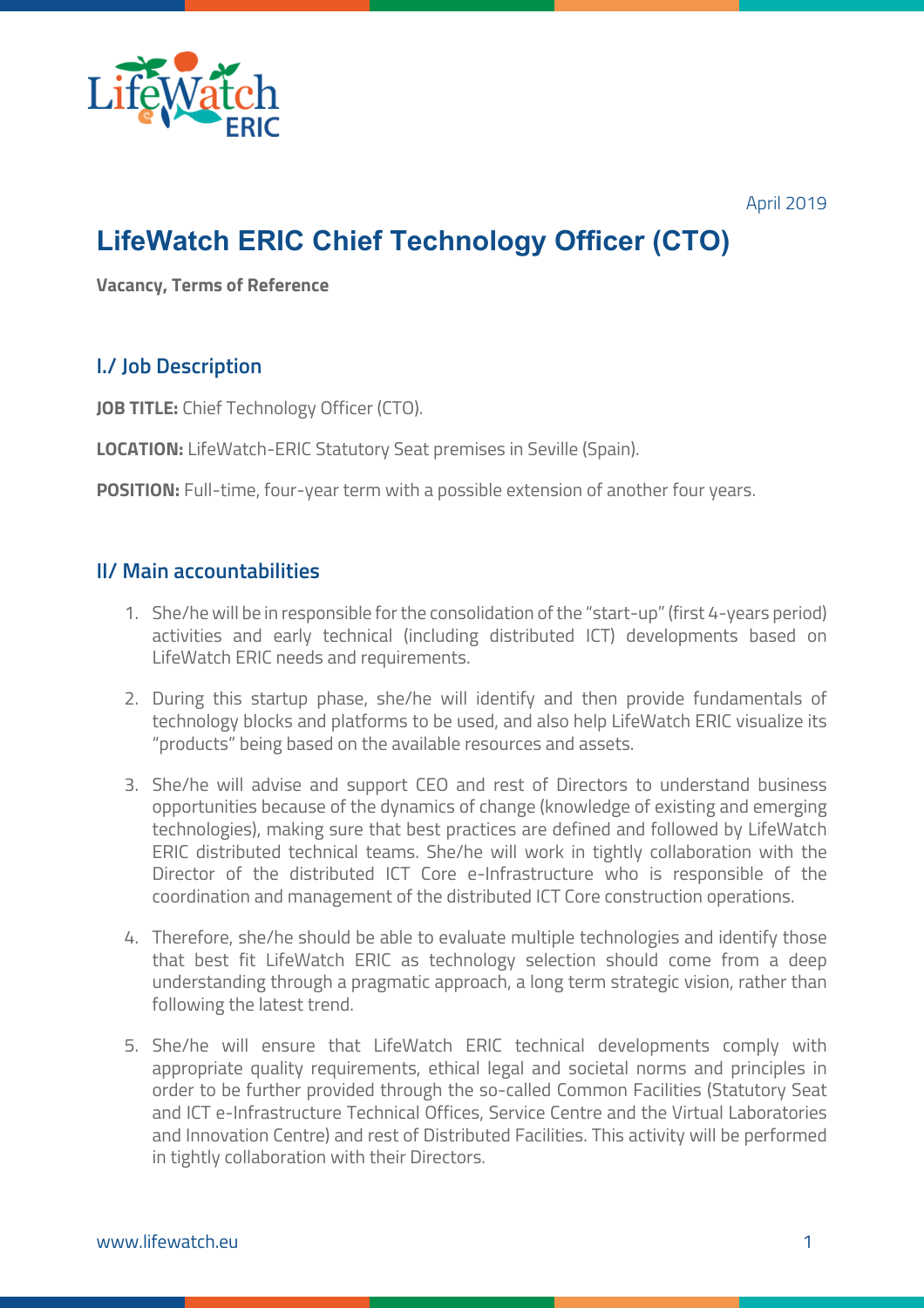

- 6. She/he will be appointed for a four-year period and can be also re-appointed. In both cases, retirement date<sup>1</sup> must be later to the end of the contract. A competitive salary, based on the qualifications and experience of the candidate, will be offered. Employment will be in Spain and follow Spanish employment law.
- 7. This position is a full-time job. Her/his main office will be located at the administrative headquarters of the ERIC in Seville, being supported by the rest of the above cited distributed facilities.
- 8. She/he will ensure the technological updating on ICT innovations of the ERIC ICT developments and its European and global expansion, particularly in tightly connection with the European Open Science Cloud (EOSC) initiative, while ensuring action and provision of e-Services, including the development of products at different geographical scales.
- 9. She/he shall be the technical representative of LifeWatch ERIC on ICT issues and committed to build strong and effective European and further international relationships on ICT technological-related issues, with a broad range of ICT stakeholders within and outside the ERIC, particularly the Research (e-)Infrastructures identified on the roadmaps of the European Strategy Forum on Research Infrastructures (ESFRI) and established ERICs through the so-called ERIC FORUM, and other relevant ICT initiatives from other continents.
- 10. She/he will support the in kind contributions Evaluation Committee in regards to the valuation of ICT developments as "in kind" contributions.
- 11. She/he will be Member of the LifeWatch ERIC Executive Board.

# **II/ The ideal candidate should meet the following requirements**

- 1. Have a higher university degree or equivalent qualifications on Information and Telecommunication. Ph.D. and/or MBA on Organization and Management Engineering is desirable.
- 2. At least 12 years' accredited professional experience on international cooperation projects and initiatives on environmental and high-level institutional domains in the said areas of ICT and research policy frameworks, including European Research e-Infrastructures policies and recommendations implementation.
- 3. Accredited professional experience in the area of biodiversity and ecosystem research bioinformatics as technical director or leader of the design, construction, deployment

<sup>1</sup> 65 years-old in Spain.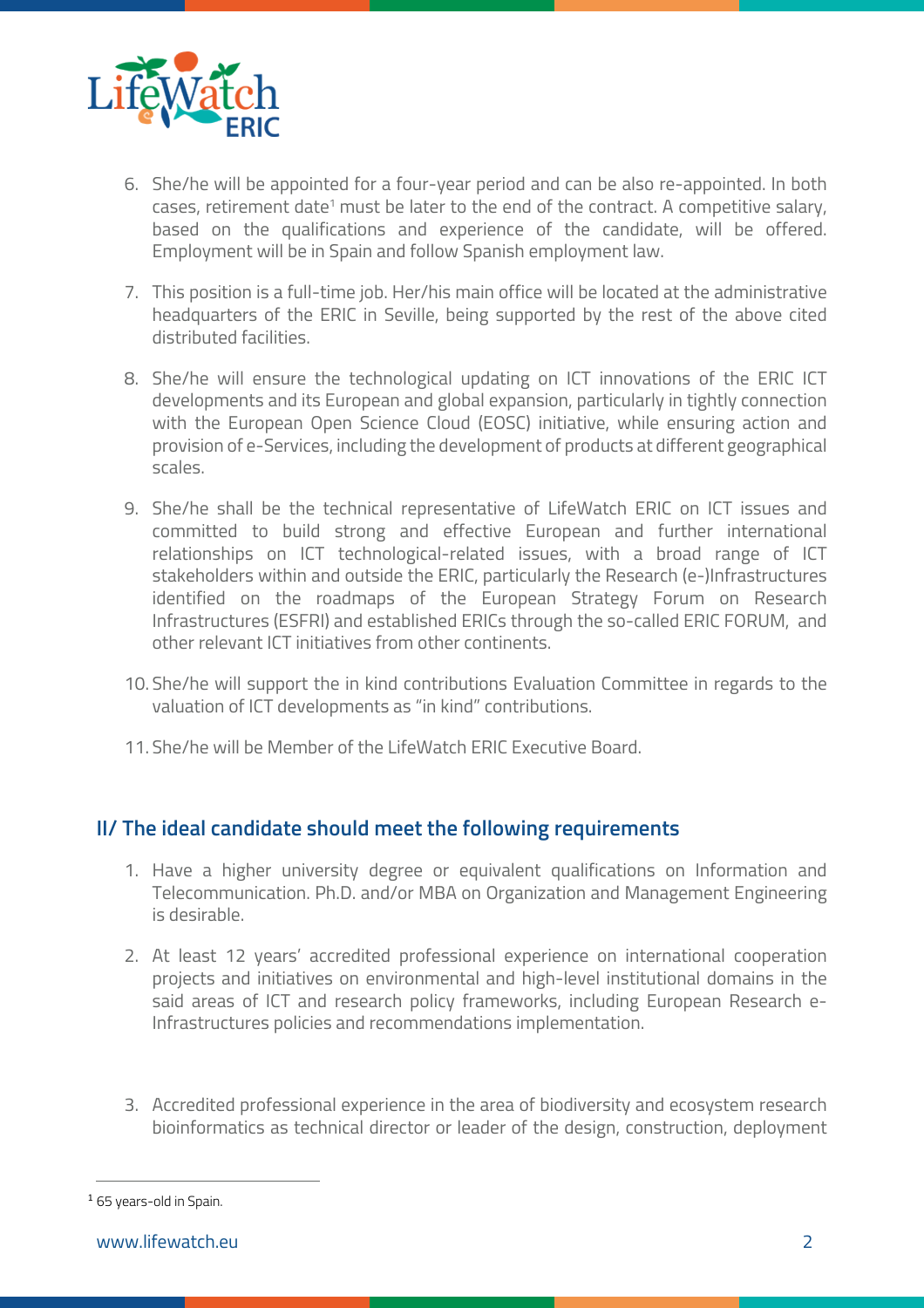

and operational maintenance of research infrastructures facilities in centres, universities or agencies or equivalent public policy units.

- 4. Accredited professional experience on managerial and technical implementation issues related to EU funding instruments, particularly R&I Framework Programmes and European Structural and Investment Funds (ESIF).
- 5. Accredited professional experience and participation in initiatives concerning the construction and deployment of European Research Infrastructure Consortia (ERIC) and strategic ICT-related particularly the European Open Science Cloud (EOSC).
- 6. Have understanding of current and emerging agendas and challenges on ICT developments, and in particular experience in project-based approaches concerning the design, construction and operational maintenance of distributed ICT developments.
- 7. Have proven organization, management and communicative skills.
- 8. Accredited knowledge on the Spanish (ERIC Hosting Member State) administrative system, although not a requirement, should be taken into consideration.
- 9. Knowledge of English language, the working language of LifeWatch ERIC under article 1.3 of its Statutes. Knowledge of other European languages although not a requirement, should be taken into consideration.
- 10. Availability to travel abroad based on the specific working needs of the position.

### **III/ The call for interest is subject to the following procedure:**

- **1.** To submit a short application letter, and Curriculum Vitae (EUROPASS format, 6 pages at most<sup>2</sup>), should be submitted to the Chair of the LifeWatch ERIC General Assembly g<u>ert.verreet@lifewatch.eu</u> with also Cc to the CEO <u>ceo@lifewatch.eu</u>3. Closing date for receipt of applications: **June 15th, 2019.**
- 2. Shortlisted candidates will be contacted directly by the LifeWatch ERIC Chair of the General Assembly as Chair of the Recruitment Committee.
- 3. Candidates may be called for an interview with the LifeWatch ERIC Chief Technology

<sup>&</sup>lt;sup>2</sup> The candidates are kindly advised to submit an annex with all the sources (e.g. lists of: dissertations, publications, events attended, etc.) that address the above 10 requirements.

**<sup>3</sup>** Special note for Italian market: According to Italian Privacy Protection Law n. 196/03 any resume not mentioning explicitly the following wording: 'I authorize the use of my personal data in accordance with Italian Privacy Protection Law (30/06/2003, n. 196/03)' will be automatically deleted from our database and consequently not taken into consideration.